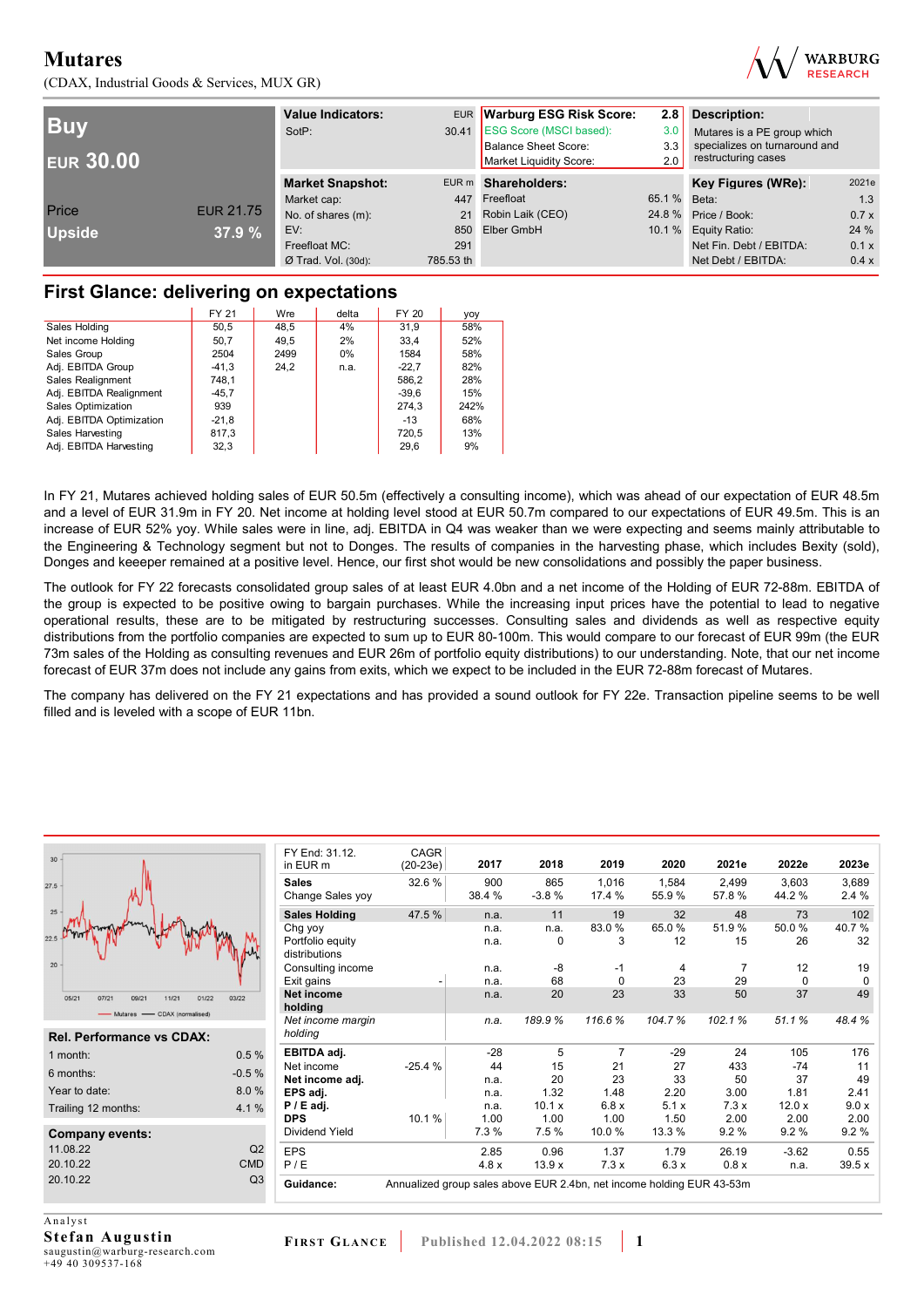



## **Company Background**

- Mutares was co-founded in 2008 by CEO Robin Laik.
- Mutares invests in small/midcap (sales 50-500m) companies in special situations and manages the turnaround with its own consultants
- Consolidated sales increased from EUR 60m in 2010 to above EUR 1.6bn in 2020 as the company made more than 70 transactions
- Mutares has consistently paid a dividend and targets a base dividend of EUR 1.0. The dividend yield has exceeded 5% over the past five years.
- The company issued a bond in 2020 with a nominal value of EUR 80m to accelerate growth as the Covid pandemic gave rise to unique investment opportunities

## **Competitive Quality**

- With around 70 consultants, who are turnaround specialists, at the end of 2020, Mutares has established a European network of offices enabling the generation of synergies across its portfolio holdings.
- European small-midcap special situations management is a niche market with limited competition
- Management and board members hold significant stakes of outstanding shares
- For FY 23 Mutares targets annual consolidated sales of EUR 5bn, which translates into a holding profit of EUR 200m including exit gains.

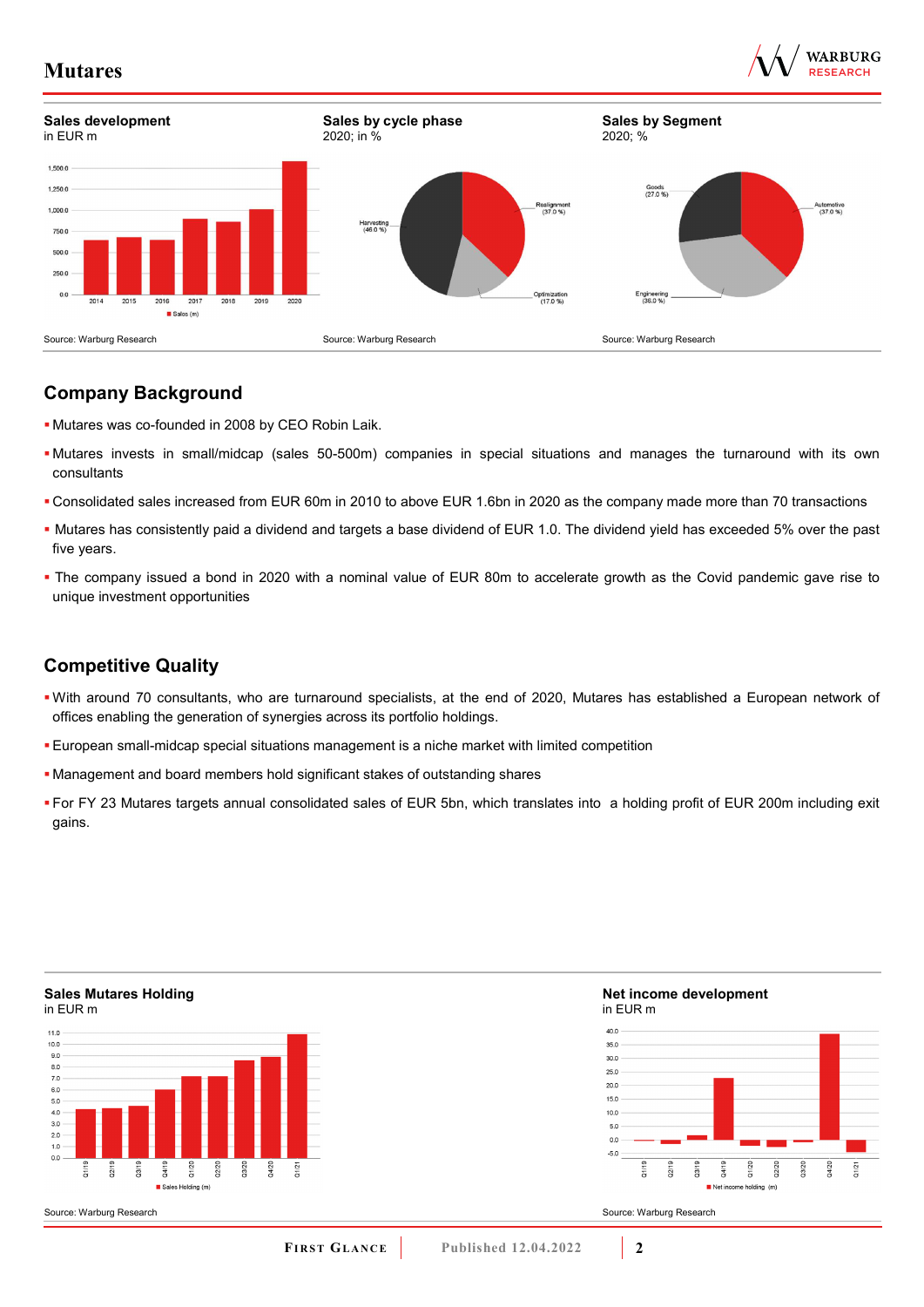



| <b>Net Asset Value</b>            |           |           |                      |               |              |     |             |            |
|-----------------------------------|-----------|-----------|----------------------|---------------|--------------|-----|-------------|------------|
| Com pany                          | exit date | sales Wre | <b>EBITDA</b> margin | EBITDA / EBIT | Exit mutiple | EV  | probability | <b>NPV</b> |
| Frigoscandia                      | 2026      | 250       | 4%                   | 10,0          | 7.0          | 70  | 10%         | 4,7        |
| Allianceplus AB                   | 2026      | 30        | 7%                   | 2,1           | 6,0          | 13  | 10%         | 0,9        |
| Balcke-Dürr Group                 | 2024      | 110       | 6%                   | 6,6           | 6,0          | 40  | 25%         | 7,8        |
| <b>BEXity</b>                     | 2025      | 200       | 3%                   | 6,2           | 9,0          | 56  | 50%         | 20,4       |
| Repartim (Carglas Maison)         | 2026      | 42        | 7%                   | 2,9           | 7,0          | 21  | 10%         | 1,1        |
| Donges Group                      | 2023      | 220       | 8%                   | 17,6          | 7,0          | 123 | 50%         | 52,6       |
| Donges Group (Nordic)             | 2021      | 200       | 6%                   | 11,0          | 6,0          | 66  | 75%         | 49,5       |
| Exi (Ericcson Services Italia)    | 2026      | 45        | 6%                   | 2,7           | 8,0          | 22  | 10%         | 1,5        |
| Fasana                            | 2026      | 35        |                      |               |              |     |             |            |
| Ganter                            | 2026      | 100       | 7%                   | 7,0           | 7,0          | 49  | 10%         | 3,3        |
| Gemini Rail Group                 | 2024      | 110       | 8%                   | 8,8           | 8,0          | 70  | 25%         | 13,9       |
| iinovis group (Valmet Automotive) | 2026      | 55        | 5%                   | 2,8           | 5,0          | 14  | 10%         | 0,9        |
| keeeper                           | 2024      | 140       | 10%                  | 14,0          | 9,0          | 126 | 50%         | 49,8       |
| Kico Group                        | 2026      | 220       | 10%                  | 22,0          | 6,0          | 132 | 35%         | 31,2       |
| La Rochette                       | 2026      | 120       | 10%                  | 12,0          | 7,0          | 84  | 25%         | 14,2       |
| Lacroix & Kress / Plati           | 2026      | 160       | 8%                   | 13,0          | 7,0          | 91  | 25%         | 15,3       |
| Lapyere                           | 2026      | 750       | 8%                   | 60,0          | 7,0          | 570 | 10%         | 38,5       |
| LMS (Magna)                       | 2026      | 450       | 6%                   | 27,0          | 6,0          | 162 | 10%         | 10,9       |
| Clecim (Primetals)                | 2026      | 55        | 9%                   | 5,0           | 7,0          | 35  | 10%         | 2,3        |
| Primo TECS (Tekfor)               | 2026      | 160       | 7%                   | 11,2          | 6,0          | 67  | 25%         | 11,3       |
| Royal de Boer / Japy Tech         | 2026      | 50        | 10%                  | 5,0           | 7,0          | 35  | 10%         | 2,4        |
| Sabo                              | 2026      | 25        | 10%                  | 2,5           | 8,0          | 20  | 25%         | 3,4        |
| <b>SFC Solutions</b>              | 2024      | 300       | 8%                   | 24,0          | 6,0          | 144 | 25%         | 28,4       |
| Terranor (Nordic Road Services)   | 2026      | 170       | 9%                   | 15.3          | 7.0          | 107 | 25%         | 18.1       |

|                                        | 2020 | 2021e | 2022e | 2023e |
|----------------------------------------|------|-------|-------|-------|
| Sum of the Parts (EURm)                |      |       |       |       |
| Consulting revenues                    | 31.9 | 48,5  | 72,7  | 102,3 |
| Consulting profit (EBITDA)             | 3,7  | 7,1   | 12,4  | 19,2  |
| <b>WACC</b>                            |      |       |       | 8,2%  |
|                                        |      |       | TV    | 234   |
| Equity distributions                   | 12   | 15,0  | 26,0  | 32,0  |
| <b>WACC</b>                            |      |       |       | 8,2%  |
|                                        |      |       | TV    | 391   |
| (+) NPV portfolio                      |      | 382   |       |       |
| (-) Discounted TV equity distributions |      | 334   |       |       |
| NPV portfolio surplus                  |      | 48.4  |       |       |

| Enterprise Value / CF        | 70.4  | 38.4 | 624,8 |
|------------------------------|-------|------|-------|
| Discounted values            | 70.4  | 35.5 | 533,8 |
| Discounted sum EV/CF         | 639,8 |      |       |
| Debt                         | 80    |      |       |
| Cash                         | 105,3 |      |       |
| Other debt like items        | 39,8  |      |       |
| Equity Value                 | 625   |      |       |
| Number of shares outstanding | 20,6  |      |       |
| Fair value per share (EUR)   | 30,4  |      |       |

**As debt we deduct the outstanding bond and given guarantees**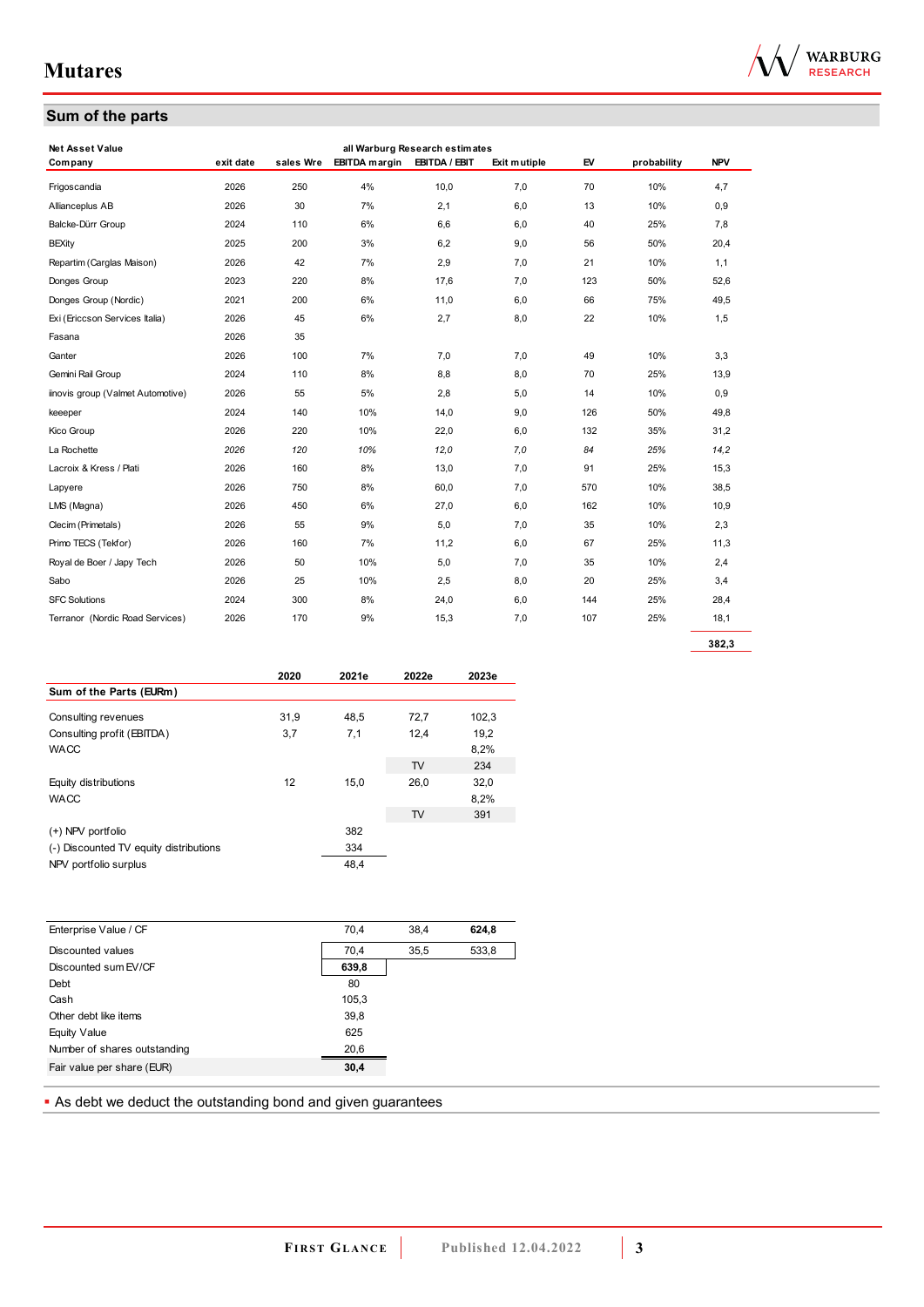

| Valuation                           |        |               |        |        |        |       |        |
|-------------------------------------|--------|---------------|--------|--------|--------|-------|--------|
|                                     | 2017   | 2018          | 2019   | 2020   | 2021e  | 2022e | 2023e  |
| Price / Book                        | 1.3x   | 1.1x          | 0.8x   | 0.9x   | 0.7x   | 0.9x  | 1.0x   |
| Book value per share ex intangibles | 8.43   | 8.99          | 8.17   | 7.38   | 25.40  | 19.78 | 18.33  |
| EV / Sales                          | 0.4 x  | 0.3x          | 0.4 x  | 0.3x   | 0.3x   | 0.2x  | 0.2x   |
| EV / EBITDA                         | 5.6x   | 5.5x          | 4.6x   | 3.6x   | 1.2x   | 8.1x  | 4.8x   |
| EV / EBIT                           | 9.4x   | 14.0x         | 14.0x  | 12.5x  | 1.6x   | n.a.  | 29.9x  |
| EV / EBIT adj.*                     | 9.4 x  | 14.0x         | 14.0x  | n.a.   | n.a.   | n.a.  | 29.9 x |
| $P$ / FCF                           | n.a.   | n.a.          | n.a.   | n.a.   | n.a.   | n.a.  | 7.3x   |
| P/E                                 | 4.8x   | 13.9x         | 7.3x   | 6.3x   | 0.8x   | n.a.  | 39.5x  |
| $P / E$ adj.*                       | n.a.   | 10.1 $\times$ | 6.8x   | 5.1x   | 7.3x   | 12.0x | 9.0x   |
| Dividend Yield                      | 7.3%   | 7.5%          | 10.0 % | 13.3 % | 9.2%   | 9.2%  | 9.2%   |
| FCF Potential Yield (on market EV)  | 20.1 % | 17.1 %        | 21.5 % | 28.2 % | 86.2 % | 12.3% | 20.8 % |
| *Adjustments made for: -            |        |               |        |        |        |       |        |

## **Company Specific Items**

|                                | 2017 | 2018    | 2019    | 2020   | 2021e   | 2022e  | 2023e  |
|--------------------------------|------|---------|---------|--------|---------|--------|--------|
| Sales Holding                  | n.a. |         | 19      | 32     | 48      | 73     | 102    |
| Portfolio equity distributions | n.a. |         |         | 12     | 15      | 26     | 32     |
| Exit gains                     | n.a. | 68      |         | 23     | 29      |        | 0      |
| Net income holding             | n.a. | 20      | 23      | 33     | 50      | 37     | 49     |
| adj. EBITDA holding            | n.a. | $-18$   |         | 5      | 10      | 16     | 22     |
| Income investments holding     | n.a. | 44      | 22      | 35     | 44      | 26     | 32     |
| Chg yoy                        | n.a. | n.a.    | 83.0 %  | 65.0 % | 51.9 %  | 50.0 % | 40.7 % |
| Net income margin holding      | n.a. | 189.9 % | 116.6 % | 104.7% | 102.1 % | 51.1 % | 48.4 % |
| Consulting income              | n.a. | -8      | -1      | 4      |         | 12     | 19     |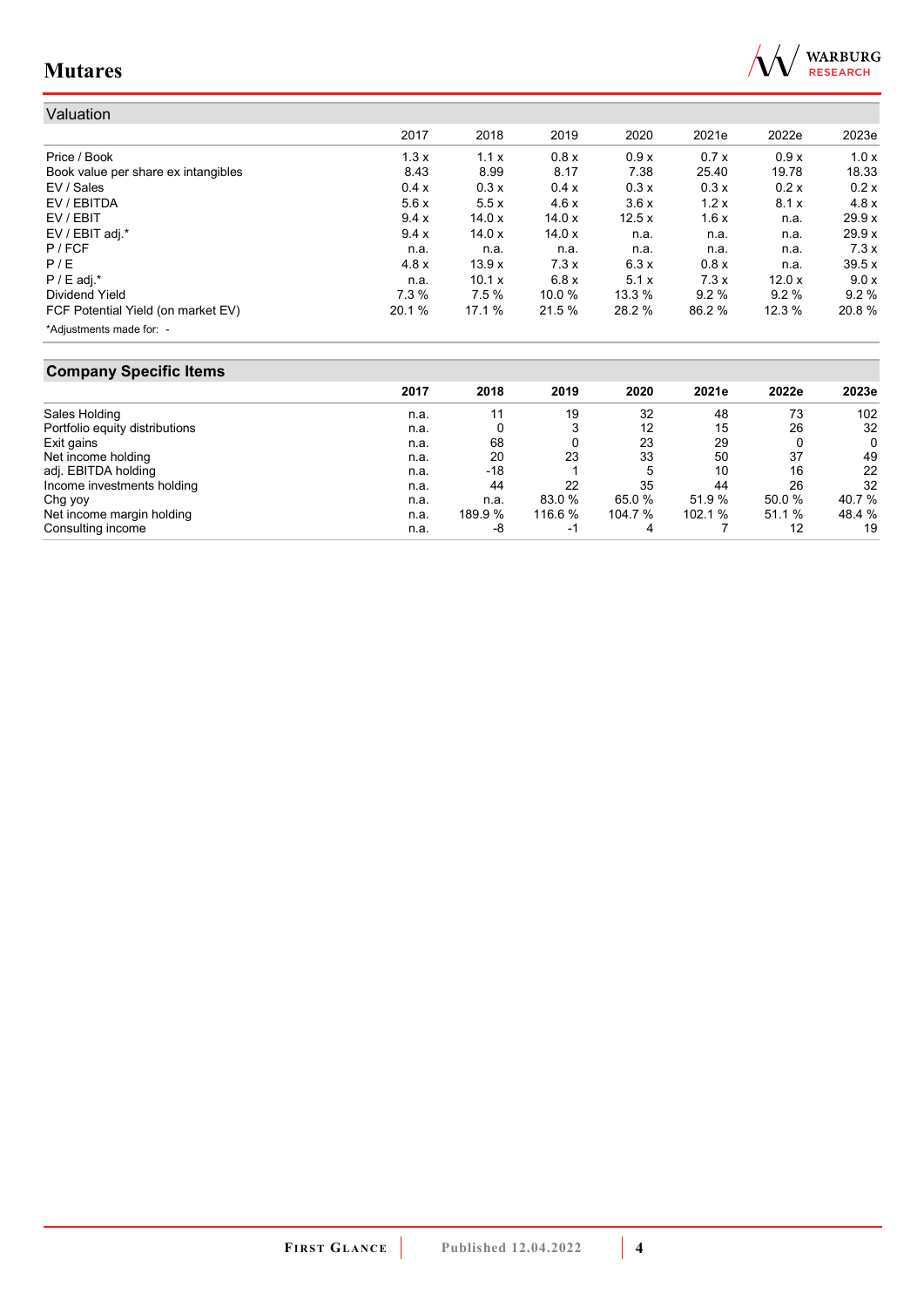

## **Consolidated profit & loss**

| In EUR m                                         | 2017        | 2018        | 2019           | 2020         | 2021e       | 2022e        | 2023e        |
|--------------------------------------------------|-------------|-------------|----------------|--------------|-------------|--------------|--------------|
| <b>Sales</b>                                     | 900         | 865         | 1,016          | 1,584        | 2,499       | 3,603        | 3,689        |
| Change Sales yoy                                 | 38.4 %      | $-3.8%$     | 17.4 %         | 55.9%        | 57.8%       | 44.2%        | 2.4%         |
| Increase / decrease in inventory                 | $-4$        | 0           | $-4$           | $-23$        | $\Omega$    | $\Omega$     | $\Omega$     |
| <b>Total Sales</b>                               | 896         | 865         | 1,012          | 1,561        | 2,499       | 3,603        | 3,689        |
| Material expenses                                | 570         | 532         | 623            | 975          | 1,574       | 2,342        | 2,361        |
| <b>Gross profit</b>                              | 326         | 333         | 389            | 586          | 925         | 1,261        | 1,328        |
| Gross profit margin                              | 36.2%       | 38.5%       | 38.3%          | 37.0%        | 37.0%       | 35.0%        | 36.0%        |
| Personnel expenses                               | 252         | 245         | 292            | 424          | 725         | 1.081        | 1,070        |
| Other operating income                           | 156         | 107         | 119            | 241          | 293         | 422          | 432          |
| Other operating expenses                         | 164         | 146         | 138            | 261          | $-81$       | 498          | 515          |
| Unfrequent items                                 | 0           | $\mathbf 0$ | $\mathbf 0$    | $\mathbf 0$  | $\mathbf 0$ | $\mathbf 0$  | $\Omega$     |
| <b>EBITDA</b>                                    | 67          | 49          | 79             | 143          | 574         | 105          | 176          |
| Margin                                           | 7.5%        | 5.7%        | 7.8%           | 9.0%         | 23.0%       | 2.9%         | 4.8%         |
| Depreciation of fixed assets                     | 27          | 30          | 53             | 102          | 162         | 162          | 148          |
| <b>EBITA</b>                                     | 40          | 19          | 26             | 41           | 412         | $-57$        | 28           |
| Amortisation of intangible assets                | $\mathbf 0$ | $\Omega$    | $\Omega$       | $\mathbf{0}$ | 0           | 0            | $\mathbf 0$  |
| Goodwill amortisation                            | $\Omega$    | $\Omega$    | $\Omega$       | $\mathbf 0$  | $\Omega$    | 0            | $\mathbf 0$  |
| <b>EBIT</b>                                      | 40          | 19          | 26             | 41           | 412         | $-57$        | 28           |
| Margin                                           | 4.4%        | 2.2%        | 2.6%           | 2.6%         | 16.5%       | $-1.6%$      | 0.8%         |
| EBIT adj.                                        | 40          | 19          | 26             | $-130$       | $-88$       | $-57$        | 28           |
| Interest income                                  | 3           | 1           | $\overline{2}$ | 4            | 1           | $\mathbf{1}$ | $\mathbf{1}$ |
| Interest expenses                                | 8           | 5           | 11             | 28           | 18          | 18           | 18           |
| Other financial income (loss)                    | 0           | $\Omega$    | $\mathbf 0$    | $\mathbf 0$  | 38          | $\Omega$     | $\Omega$     |
| <b>EBT</b>                                       | 35          | 15          | 17             | 17           | 433         | $-74$        | 11           |
| Margin                                           | 3.9%        | 1.7%        | 1.6%           | 1.1%         | 17.3%       | $-2.1%$      | 0.3%         |
| <b>Total taxes</b>                               | $-8$        | 3           | $\mathbf 0$    | $-3$         | 0           | $\mathbf 0$  | $\Omega$     |
| Net income from continuing operations            | 44          | 12          | 17             | 20           | 433         | $-74$        | 11           |
| Income from discontinued operations (net of tax) | $\Omega$    | $\Omega$    | $\Omega$       | $\Omega$     | $\Omega$    | $\Omega$     | $\Omega$     |
| Net income before minorities                     | 44          | 12          | 17             | 20           | 433         | $-74$        | 11           |
| Minority interest                                | 0           | $-3$        | $-4$           | $-7$         | $\Omega$    | $\Omega$     | $\Omega$     |
| <b>Net income</b>                                | 44          | 15          | 21             | 27           | 433         | $-74$        | 11           |
| Margin                                           | 4.9%        | 1.7%        | 2.0%           | 1.7%         | 17.3%       | $-2.1%$      | 0.3%         |
| Net income adj.                                  | n.a.        | 20          | 23             | 33           | 50          | 37           | 49           |
| Number of shares, average                        | 15          | 15          | 15             | 15           | 17          | 21           | 21           |
| <b>EPS</b>                                       | 2.85        | 0.96        | 1.37           | 1.79         | 26.19       | $-3.62$      | 0.55         |
| EPS adj.                                         | n.a.        | 1.32        | 1.48           | 2.20         | 3.00        | 1.81         | 2.41         |
| *Adjustments made for:                           |             |             |                |              |             |              |              |

**Guidance: Annualized group sales above EUR 2.4bn, net income holding EUR 43-53m**

## **Financial Ratios**

|                               | 2017     | 2018    | 2019    | 2020     | 2021e  | 2022e   | 2023e   |
|-------------------------------|----------|---------|---------|----------|--------|---------|---------|
| Total Operating Costs / Sales | 92.1%    | 94.3 %  | 91.8 %  | 89.5 %   | 77.0 % | 97.1 %  | 95.2 %  |
| <b>Operating Leverage</b>     | 0.4x     | 13.4 x  | 2.0 x   | 1.0x     | 15.6x  | n.a.    | n.a.    |
| EBITDA / Interest expenses    | 8.5x     | 9.6x    | 7.2x    | 5.1x     | 31.9x  | 5.8x    | 9.8x    |
| Tax rate (EBT)                | $-23.7%$ | 18.9%   | $0.0\%$ | $-16.6%$ | 0.0%   | $0.0\%$ | $0.0\%$ |
| Dividend Payout Ratio         | 35.3%    | 127.0 % | 91.2%   | 115.6 %  | 7.6%   | n.m.    | 365.4 % |
| Sales per Employee            | n.a.     | n.a.    | n.a.    | n.a.     | n.a.   | n.a.    | n.a.    |

#### **Sales, EBITDA** in EUR m



#### **Operating Performance** in %



## **Performance per Share**

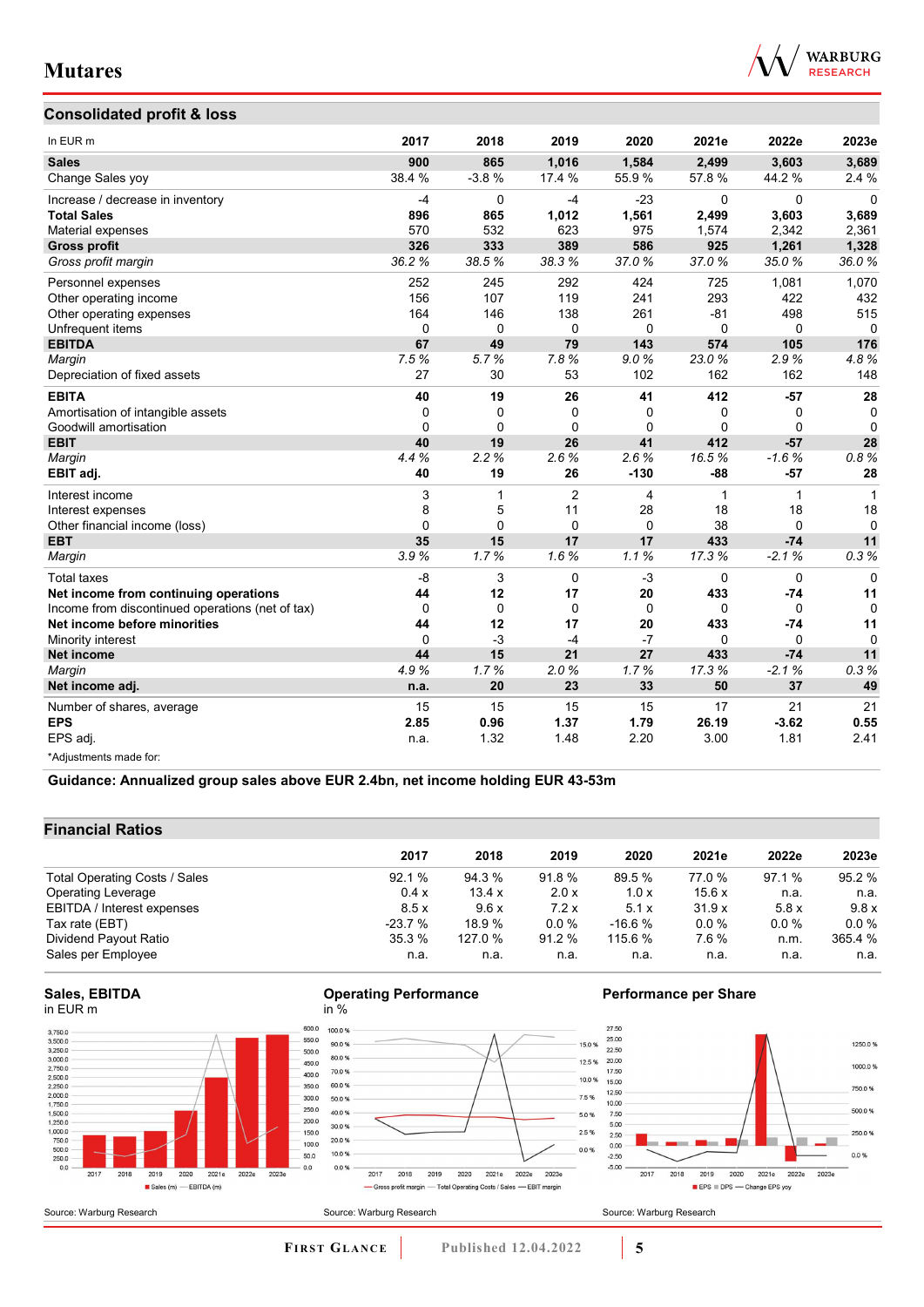## **Consolidated balance sheet**

| In EUR <sub>m</sub>                                     | 2017 | 2018     | 2019 | 2020  | 2021e | 2022e | 2023e    |
|---------------------------------------------------------|------|----------|------|-------|-------|-------|----------|
| <b>Assets</b>                                           |      |          |      |       |       |       |          |
| Goodwill and other intangible assets                    | 36   | 41       | 59   | 76    | 76    | 76    | 76       |
| thereof other intangible assets                         | 36   | 41       | 59   | 76    | 76    | 76    | 76       |
| thereof Goodwill                                        | 0    | $\Omega$ | 0    | 0     | 0     | 0     | $\Omega$ |
| Property, plant and equipment                           | 171  | 133      | 176  | 243   | 810   | 678   | 560      |
| <b>Financial assets</b>                                 | 6    | 17       | 17   | 9     | 9     | 9     | 9        |
| Other long-term assets                                  | 4    | 5        | 123  | 150   | 350   | 350   | 350      |
| <b>Fixed assets</b>                                     | 216  | 196      | 375  | 478   | 1,245 | 1,113 | 995      |
| Inventories                                             | 131  | 101      | 134  | 204   | 357   | 515   | 527      |
| Accounts receivable                                     | 183  | 163      | 172  | 295   | 466   | 672   | 688      |
| Liquid assets                                           | 99   | 108      | 80   | 145   | 331   | 147   | 153      |
| Other short-term assets                                 | 44   | 62       | 88   | 206   | 206   | 206   | 206      |
| <b>Current assets</b>                                   | 457  | 435      | 474  | 850   | 1,359 | 1,539 | 1,574    |
| <b>Total Assets</b>                                     | 673  | 631      | 849  | 1,327 | 2,605 | 2,652 | 2,569    |
| Liabilities and shareholders' equity                    |      |          |      |       |       |       |          |
| Subscribed capital                                      | 16   | 15       | 15   | 15    | 15    | 15    | 15       |
| Capital reserve                                         | 37   | 37       | 37   | 38    | 38    | 38    | 38       |
| Retained earnings                                       | 111  | 129      | 135  | 144   | 552   | 436   | 407      |
| Other equity components                                 | 3    | $-1$     | $-2$ | $-7$  | $-7$  | $-7$  | $-7$     |
| Shareholders' equity                                    | 166  | 181      | 185  | 190   | 598   | 483   | 453      |
| Minority interest                                       | $-1$ | 27       | 23   | 17    | 17    | 17    | 17       |
| <b>Total equity</b>                                     | 166  | 208      | 208  | 207   | 615   | 500   | 470      |
| Provisions                                              | 147  | 97       | 138  | 210   | 460   | 400   | 330      |
| thereof provisions for pensions and similar obligations | 103  | 47       | 87   | 116   | 166   | 166   | 166      |
| Financial liabilities (total)                           | 160  | 129      | 208  | 374   | 384   | 384   | 384      |
| Short-term financial liabilities                        | 36   | 26       | 41   | 57    | 57    | 57    | 57       |
| Accounts payable                                        | 122  | 144      | 195  | 319   | 503   | 726   | 743      |
| Other liabilities                                       | 79   | 53       | 100  | 217   | 642   | 642   | 642      |

## **Financial Ratios**

|                                         | 2017   | 2018   | 2019    | 2020    | 2021e   | 2022e    | 2023e   |
|-----------------------------------------|--------|--------|---------|---------|---------|----------|---------|
| <b>Efficiency of Capital Employment</b> |        |        |         |         |         |          |         |
| <b>Operating Assets Turnover</b>        | 2.5x   | 3.4x   | 3.5x    | 3.8x    | 2.2x    | 3.2x     | 3.6x    |
| Capital Employed Turnover               | 2.7x   | 3.1x   | 2.4x    | 2.9x    | 3.0x    | 4.0x     | 4.3x    |
| <b>ROA</b>                              | 20.4 % | 7.5 %  | 5.5 %   | 5.7 %   | 34.8%   | $-6.7%$  | 1.1%    |
| <b>Return on Capital</b>                |        |        |         |         |         |          |         |
| ROCE (NOPAT)                            | 16.6 % | 5.2%   | 7.5%    | 9.8%    | 59.4 %  | n.a.     | $3.2\%$ |
| <b>ROE</b>                              | 30.9 % | 8.5%   | 11.4 %  | 14.4 %  | 109.8 % | $-13.8%$ | 2.4%    |
| Adj. ROE                                | n.a.   | 11.6 % | 12.3 %  | 17.8 %  | 12.6 %  | 6.9%     | 10.6 %  |
| <b>Balance sheet quality</b>            |        |        |         |         |         |          |         |
| Net Debt                                | 164    | 68     | 215     | 345     | 219     | 403      | 397     |
| Net Financial Debt                      | 61     | 21     | 128     | 228     | 53      | 237      | 230     |
| Net Gearing                             | 98.8%  | 32.8%  | 103.5 % | 166.3%  | 35.6 %  | 80.7%    | 84.4 %  |
| Net Fin. Debt / EBITDA                  | 90.6%  | 43.2 % | 161.7 % | 160.1 % | 9.2%    | 226.5 %  | 131.1 % |
| Book Value / Share                      | 10.7   | 11.7   | 12.0    | 12.3    | 29.1    | 23.5     | 22.0    |
| Book value per share ex intangibles     | 8.4    | 9.0    | 8.2     | 7.4     | 25.4    | 19.8     | 18.3    |

**Liabilities 507 423 640 1,120 1,989 2,152 2,099 Total liabilities and shareholders' equity 673 631 849 1,327 2,605 2,652 2,569**



**FI R S T GL A N C E Published 12.04.2022 6**

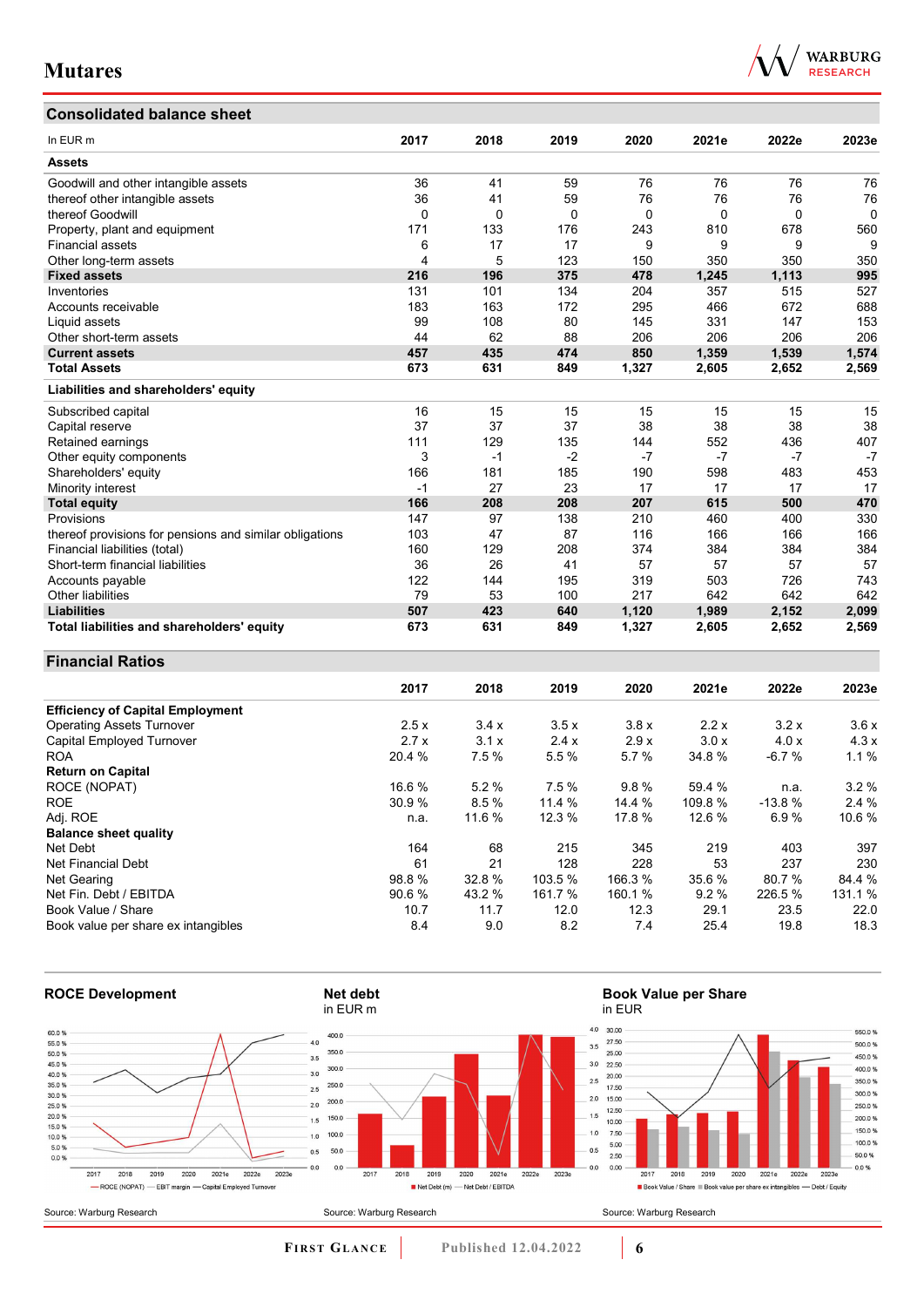## **Consolidated cash flow statement**



| In EUR m                                               | 2017     | 2018     | 2019     | 2020           | 2021e    | 2022e    | 2023e          |
|--------------------------------------------------------|----------|----------|----------|----------------|----------|----------|----------------|
| Net income                                             | 44       | 12       | 17       | 20             | 433      | $-74$    | 11             |
| Depreciation of fixed assets                           | 27       | 30       | 53       | 102            | 162      | 162      | 148            |
| Amortisation of goodwill                               | 0        | 0        | 0        | 0              | 0        | 0        | 0              |
| Amortisation of intangible assets                      | 0        | 0        | 0        | $\Omega$       | 0        | ŋ        | 0              |
| Increase/decrease in long-term provisions              | 19       | -9       | $-15$    | 29             | 50       | 0        | 0              |
| Other non-cash income and expenses                     | $-152$   | $-65$    | $-118$   | $-265$         | $-38$    | 0        | O              |
| Cash Flow before NWC change                            | $-62$    | $-32$    | $-63$    | $-115$         | 607      | 88       | 159            |
| Increase / decrease in inventory                       | 34       | 13       | 20       | 17             | $-154$   | $-158$   | $-12$          |
| Increase / decrease in accounts receivable             | $-2$     | 39       | 34       | $\overline{7}$ | $-171$   | $-206$   | $-16$          |
| Increase / decrease in accounts payable                | 0        | $-31$    | $-2$     | 48             | 184      | 223      | 17             |
| Increase / decrease in other working capital positions | 0        | 0        | $\Omega$ | $\Omega$       | $-550$   | $-60$    | $-70$          |
| Increase / decrease in working capital (total)         | 33       | 21       | 53       | 72             | $-690$   | $-201$   | $-81$          |
| Net cash provided by operating activities [1]          | $-29$    | $-11$    | $-11$    | $-43$          | $-82$    | $-113$   | 78             |
| Investments in intangible assets                       | 0        | 0        | $\Omega$ | $\Omega$       | $\Omega$ | $\Omega$ | $\mathbf{0}$   |
| Investments in property, plant and equipment           | 0        | 0        | 0        | $-29$          | $-30$    | $-30$    | $-30$          |
| Payments for acquisitions                              | 2        | 19       | 33       | 79             | 275      | 0        | $\Omega$       |
| <b>Financial investments</b>                           | $\Omega$ | $\Omega$ | $\Omega$ |                | 0        | ŋ        | 0              |
| Income from asset disposals                            | 25       | $-3$     | 23       |                | 38       | $\Omega$ | O              |
| Net cash provided by investing activities [2]          | 24       | $-3$     | 44       | 51             | 283      | $-30$    | $-30$          |
| Change in financial liabilities                        | 12       | 0        | $\Omega$ | 104            | 10       | 0        | 0              |
| Dividends paid                                         | -5       | $-15$    | $-15$    | $-15$          | $-25$    | $-41$    | $-41$          |
| Purchase of own shares                                 | 0        | $-3$     | 0        | $-3$           | 0        | 0        | 0              |
| Capital measures                                       | 0        | 0        | $\Omega$ | $\Omega$       | $\Omega$ | ŋ        | 0              |
| Other                                                  | 28       | 42       | $-47$    | $-29$          | $\Omega$ | 0        | 0              |
| Net cash provided by financing activities [3]          | 35       | 23       | $-62$    | 58             | $-15$    | $-41$    | $-41$          |
| Change in liquid funds [1]+[2]+[3]                     | 29       | 9        | $-29$    | 66             | 186      | $-185$   | $\overline{7}$ |
| Effects of exchange-rate changes on cash               | 0        | 0        | 0        | -1             | 0        | 0        | 0              |
| Cash and cash equivalent at end of period              | 99       | 108      | 80       | 145            | 331      | 147      | 153            |

## **Financial Ratios**

|                                      | 2017     | 2018      | 2019      | 2020      | 2021e    | 2022e   | 2023e   |
|--------------------------------------|----------|-----------|-----------|-----------|----------|---------|---------|
| <b>Cash Flow</b>                     |          |           |           |           |          |         |         |
| <b>FCF</b>                           | $-33$    | $-31$     | $-21$     | $-73$     | $-112$   | $-143$  | 48      |
| Free Cash Flow / Sales               | $-3.6%$  | $-3.6%$   | $-2.1%$   | $-4.6%$   | $-4.5%$  | $-4.0%$ | 1.3%    |
| Free Cash Flow Potential             | 75       | 46        | 79        | 146       | 574      | 105     | 176     |
| Free Cash Flow / Net Profit          | $-74.2%$ | $-212.2%$ | $-102.9%$ | $-269.0%$ | $-26.0%$ | 192.6 % | 424.9%  |
| Interest Received / Avg. Cash        | 4.0%     | 0.5%      | 1.6%      | 3.5%      | 0.4%     | 0.4%    | 0.7%    |
| Interest Paid / Avg. Debt            | 5.9%     | 3.5%      | 6.5%      | 9.7%      | 4.8%     | 4.7%    | 4.7%    |
| <b>Management of Funds</b>           |          |           |           |           |          |         |         |
| Investment ratio                     | $0.0\%$  | $0.0\%$   | $0.0\%$   | 1.8%      | 1.2%     | 0.8%    | 0.8%    |
| Maint. Capex / Sales                 | $0.0\%$  | $0.0\%$   | $0.0\%$   | $0.0 \%$  | 0.0%     | $0.0\%$ | $0.0\%$ |
| Capex / Dep                          | $0.0\%$  | $0.0\%$   | $0.0\%$   | 28.3 %    | 18.5 %   | 18.5 %  | 20.3%   |
| Avg. Working Capital / Sales         | 21.6 %   | 18.0 %    | 11.4 %    | 9.2%      | 10.0%    | 10.8%   | 12.6 %  |
| Trade Debtors / Trade Creditors      | 149.4 %  | 113.3 %   | 88.5 %    | 92.5 %    | 92.5 %   | 92.5 %  | 92.5%   |
| <b>Inventory Turnover</b>            | 4.3x     | 5.3x      | 4.6x      | 4.8x      | 4.4x     | 4.5x    | 4.5x    |
| Receivables collection period (days) | 74       | 69        | 62        | 68        | 68       | 68      | 68      |
| Payables payment period (days)       | 78       | 99        | 114       | 119       | 117      | 113     | 115     |
| Cash conversion cycle (Days)         | 80       | 39        | 26        | 25        | 34       | 35      | 35      |

#### **CAPEX and Cash Flow** in EUR m



### **Free Cash Flow Generation**

 $\frac{1}{2019}$ 

FCF (m) - Free Cash Flow / Sales

2018

## **Working Capital**



 $\frac{1}{2017}$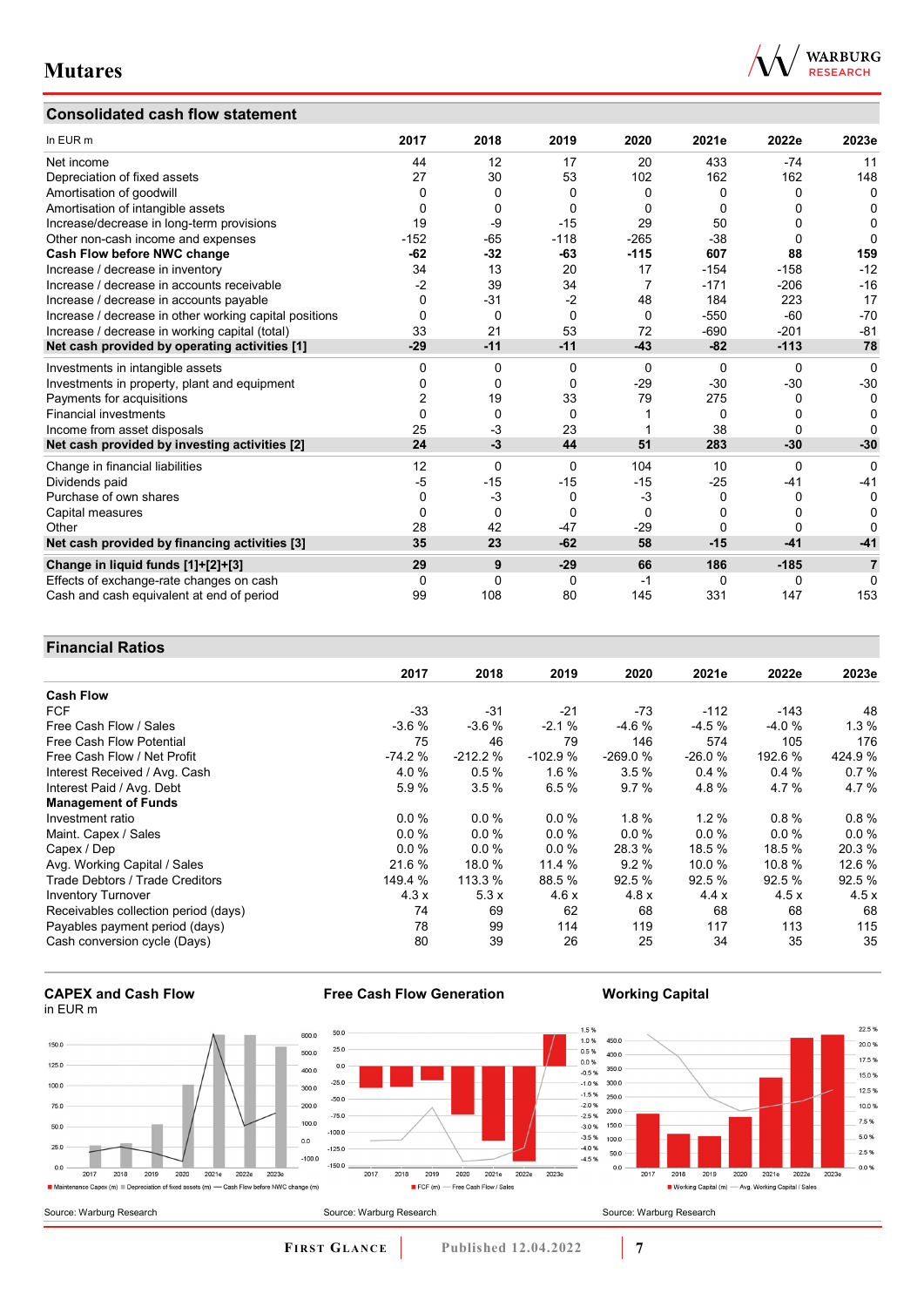

## **LEGAL DISCLAIMER**

This research report ("investment recommendation") was prepared by the Warburg Research GmbH, a fully owned subsidiary of the M.M.Warburg & CO (AG & Co.) KGaA and is passed on by the M.M.Warburg & CO (AG & Co.) KGaA. It is intended solely for the recipient and may not be passed on to another company without their prior consent, regardless of whether the company is part of the same corporation or not. It contains selected information and does not purport to be complete. The investment recommendation is based on publicly available information and data ("information") believed to be accurate and complete. Warburg Research GmbH neither examines the information for accuracy and completeness, nor guarantees its accuracy and completeness. Possible errors or incompleteness of the information do not constitute grounds for liability of M.M.Warburg & CO (AG & Co.) KGaA or Warburg Research GmbH for damages of any kind whatsoever, and M.M.Warburg & CO (AG & Co.) KGaA and Warburg Research GmbH are not liable for indirect and/or direct and/or consequential damages. In particular, neither M.M.Warburg & CO (AG & Co.) KGaA nor Warburg Research GmbH are liable for the statements, plans or other details contained in these investment recommendations concerning the examined companies, their affiliated companies, strategies, economic situations, market and competitive situations, regulatory environment, etc. Although due care has been taken in compiling this investment recommendation, it cannot be excluded that it is incomplete or contains errors. M.M.Warburg & CO (AG & Co.) KGaA and Warburg Research GmbH, their shareholders and employees are not liable for the accuracy and completeness of the statements, estimations and the conclusions derived from the information contained in this investment recommendation. Provided a investment recommendation is being transmitted in connection with an existing contractual relationship, i.e. financial advisory or similar services, the liability of M.M.Warburg & CO (AG & Co.) KGaA and Warburg Research GmbH shall be restricted to gross negligence and wilful misconduct. In case of failure in essential tasks, M.M.Warburg & CO (AG & Co.) KGaA and Warburg Research GmbH are liable for normal negligence. In any case, the liability of M.M.Warburg & CO (AG & Co.) KGaA and Warburg Research GmbH is limited to typical, expectable damages. This investment recommendation does not constitute an offer or a solicitation of an offer for the purchase or sale of any security. Partners, directors or employees of M.M.Warburg & CO (AG & Co.) KGaA, Warburg Research GmbH or affiliated companies may serve in a position of responsibility, i.e. on the board of directors of companies mentioned in the report. Opinions expressed in this investment recommendation are subject to change without notice. All rights reserved.

### **COPYRIGHT NOTICE**

This work including all its parts is protected by copyright. Any use beyond the limits provided by copyright law without permission is prohibited and punishable. This applies, in particular, to reproductions, translations, microfilming, and storage and processing on electronic media of the entire content or parts thereof.

#### **DISCLOSURE ACCORDING TO §85 OF THE GERMAN SECURITIES TRADING ACT (WPHG), MAR AND MIFID II INCL. COMMISSION DELEGATED REGULATION (EU) 2016/958 AND (EU) 2017/565**

The valuation underlying the investment recommendation for the company analysed here is based on generally accepted and widely used methods of fundamental analysis, such as e.g. DCF Model, Free Cash Flow Value Potential, NAV, Peer Group Comparison or Sum of the Parts Model (see also [http://www.mmwarburg.de/disclaimer/disclaimer.htm#Valuation\)](http://www.mmwarburg.de/disclaimer/disclaimer.htm#Valuation). The result of this fundamental valuation is modified to take into consideration the analyst's assessment as regards the expected development of investor sentiment and its impact on the share price.

Independent of the applied valuation methods, there is the risk that the price target will not be met, for instance because of unforeseen changes in demand for the company's products, changes in management, technology, economic development, interest rate development, operating and/or material costs, competitive pressure, supervisory law, exchange rate, tax rate etc. For investments in foreign markets and instruments there are further risks, generally based on exchange rate changes or changes in political and social conditions.

This commentary reflects the opinion of the relevant author at the point in time of its compilation. A change in the fundamental factors underlying the valuation can mean that the valuation is subsequently no longer accurate. Whether, or in what time frame, an update of this commentary follows is not determined in advance.

Additional internal and organisational arrangements to prevent or to deal with conflicts of interest have been implemented. Among these are the spatial separation of Warburg Research GmbH from M.M.Warburg & CO (AG & Co.) KGaA and the creation of areas of confidentiality. This prevents the exchange of information, which could form the basis of conflicts of interest for Warburg Research GmbH in terms of the analysed issuers or their financial instruments.

The analysts of Warburg Research GmbH do not receive a gratuity – directly or indirectly – from the investment banking activities of M.M.Warburg & CO (AG & Co.) KGaA or of any company within the Warburg-Group.

All prices of financial instruments given in this investment recommendation are the closing prices on the last stock-market trading day before the publication date stated, unless another point in time is explicitly stated.

M.M.Warburg & CO (AG & Co.) KGaA and Warburg Research GmbH are subject to the supervision of the Federal Financial Supervisory Authority, BaFin. M.M.Warburg & CO (AG & Co.) KGaA is additionally subject to the supervision of the European Central Bank (ECB).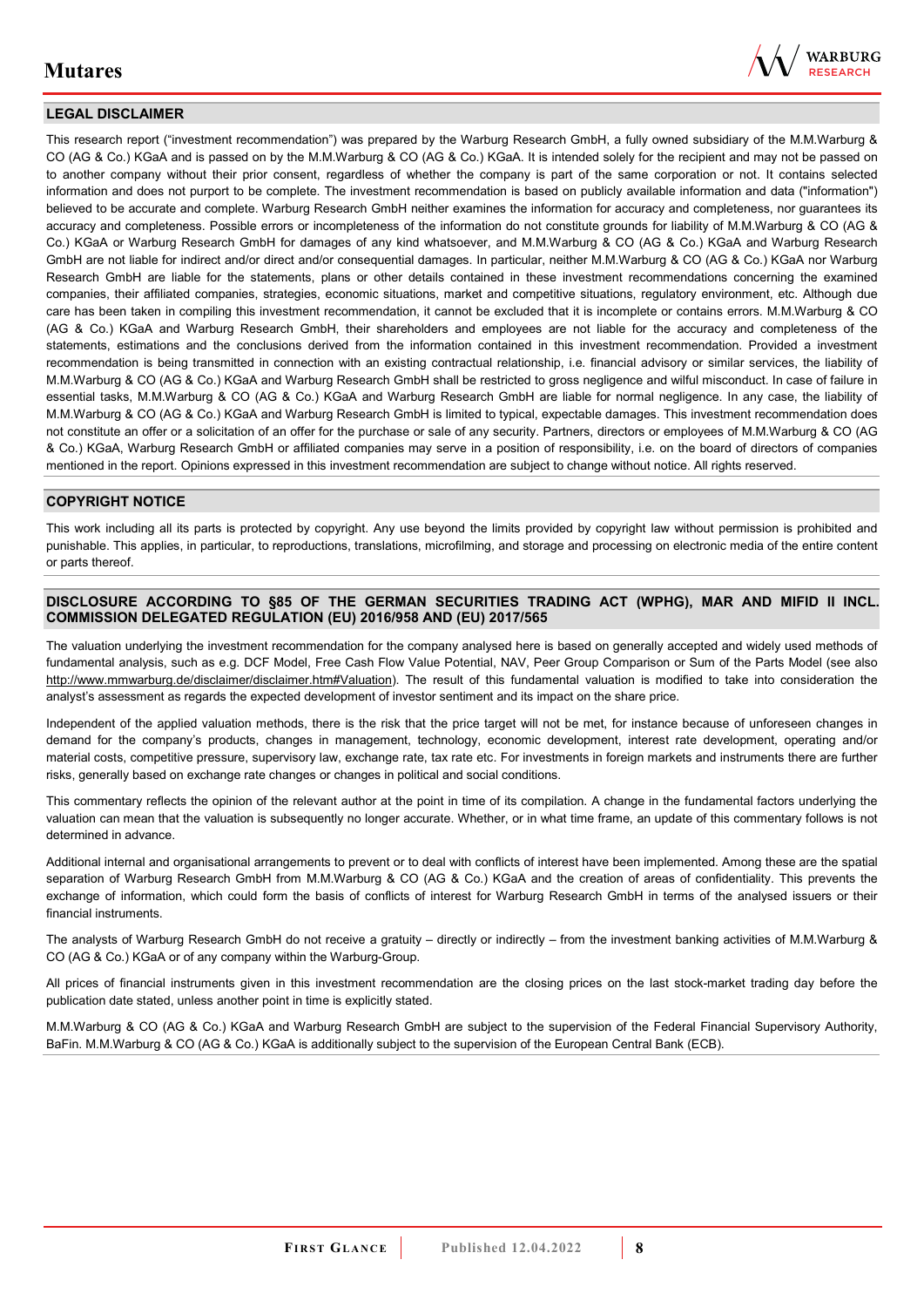

### **SOURCES**

All **data and consensus estimates** have been obtained from FactSet except where stated otherwise.

The **Warburg ESG Risk Score** is based on information © 2020 MSCI ESG Research LLC. Reproduced by permission. Although Warburg Research's information providers, including without limitation, MSCI ESG Research LLC and its affiliates (the "ESG Parties"), obtain information (the "Information") from sources they consider reliable, none of the ESG Parties warrants or guarantees the originality, accuracy and/or completeness, of any data herein and expressly disclaim all express or implied warranties, including those of merchantability and fitness for a particular purpose. The Information may only be used for your internal use, may not be reproduced or redisseminated in any form and may not be used as a basis for, or a component, of any financial instruments or products indices. Further, none of the Information can in and of itself be used to determine which securities to buy or sell or when to buy or sell them. None of the ESG Parties shall have any liability for any errors or omissions in connection with any data herein, or any liability for any direct, indirect, special, punitive, consequential or any other damage (including lost profits) even if notified of the possibility.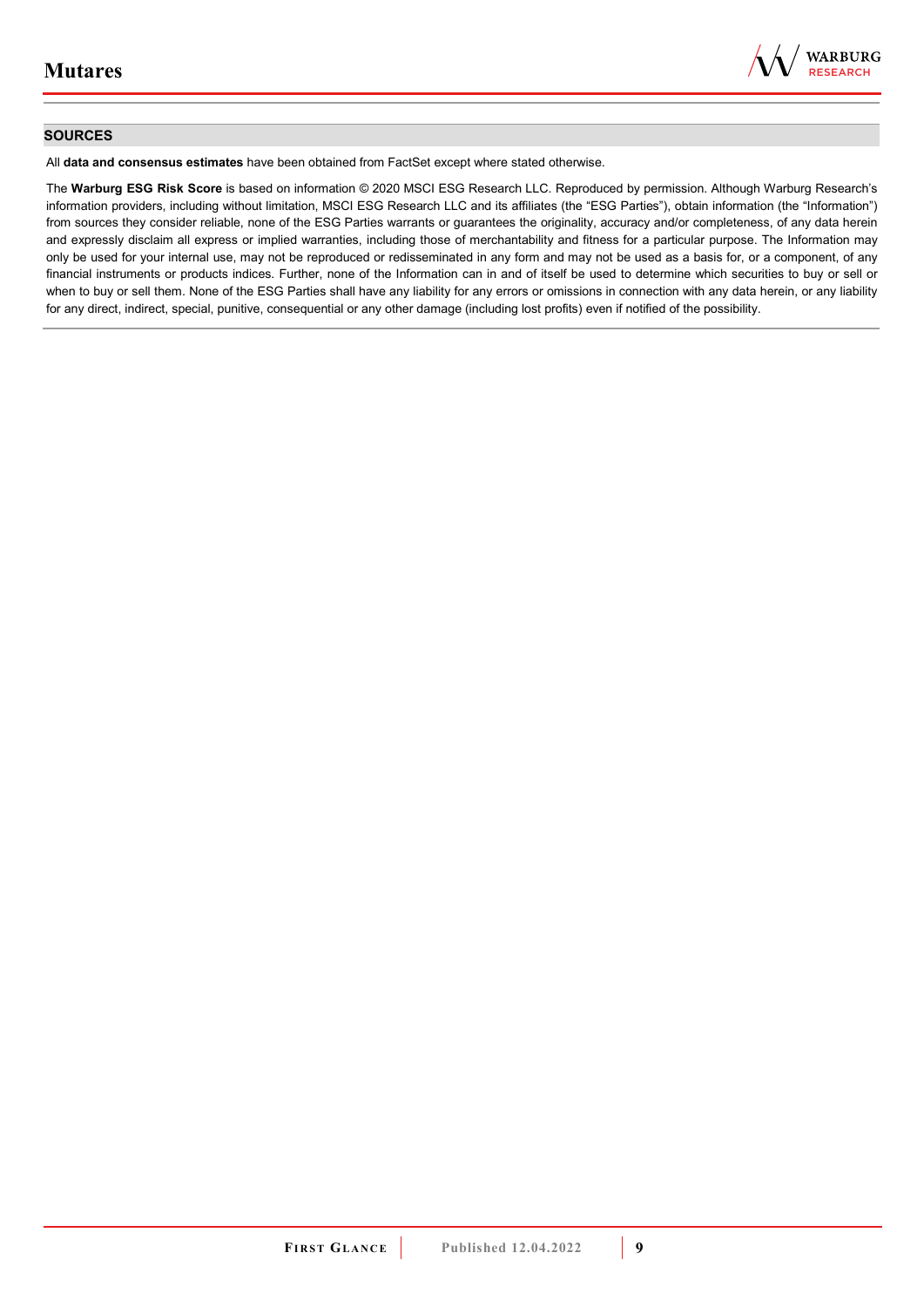

#### **Additional information for clients in the United States**

1. This research report (the "Report") is a product of Warburg Research GmbH, Germany, a fully owned subsidiary of M.M.Warburg & CO (AG & Co.)

KGaA, Germany (in the following collectively "Warburg"). Warburg is the employer of the research analyst(s), who have prepared the Report. The research analyst(s) reside outside the United States and are not associated persons of any U.S. regulated broker-dealer and therefore are not subject to the supervision of any U.S. regulated broker-dealer.

2. The Report is provided in the United States for distribution solely to "major U.S. institutional investors" under Rule 15a-6 of the U.S. Securities Exchange Act of 1934 by CIC.

3. CIC (Crédit Industriel et Commercial) and M.M. Warburg & CO have concluded a Research Distribution Agreement that gives CIC Market Solutions exclusive distribution in France, the US and Canada of the Warburg Research GmbH research product.

4. The research reports are distributed in the United States of America by CIC ("CIC") pursuant to a SEC Rule 15a-6 agreement with CIC Market Solutions Inc ("CICI"), a U.S. registered broker-dealer and a related company of CIC, and are distributed solely to persons who qualify as "Major U.S. Institutional Investors" as defined in SEC Rule 15a-6 under the Securities Exchange Act of 1934.

5. Any person who is not a Major U.S. Institutional Investor must not rely on this communication. The delivery of this research report to any person in the United States of America is not a recommendation to effect any transactions in the securities discussed herein, or an endorsement of any opinion expressed herein.

#### **Reference in accordance with section 85 of the German Securities Trading Act (WpHG) and Art. 20 MAR regarding possible conflicts of interest with companies analysed:**

- **-1-** Warburg Research, or an affiliated company, or an employee of one of these companies responsible for the compilation of the research, hold a **share of more than 5%** of the equity capital of the analysed company.
- **-2-**  Warburg Research, or an affiliated company, within the last twelve months participated in the **management of a consortium** for an issue in the course of a public offering of such financial instruments, which are, or the issuer of which is, the subject of the investment recommendation.
- **-3-** Companies affiliated with Warburg Research **manage financial instruments**, which are, or the issuers of which are, subject of the investment recommendation, in a market based on the provision of buy or sell contracts.

MMWB, Warburg Research, or an affiliated company, reached an agreement with the issuer to provide **investment banking and/or investment services** and the relevant agreement was in force in the last 12 months or there arose for this period, based on the relevant

- **-4**  agreement, the obligation to provide or to receive a service or compensation - provided that this disclosure does not result in the disclosure of confidential business information.
- **-5-** The company compiling the analysis or an affiliated company had reached an **agreement on the compilation of the investment recommendation** with the analysed company.
- **-6a-** Warburg Research, or an affiliated company, holds a **net long position of more than 0.5%** of the total issued share capital of the analysed company.
- **-6b-** Warburg Research, or an affiliated company, holds a **net short position of more than 0.5%** of the total issued share capital of the analysed company.
- **-6c-** The issuer holds shares of more than 5% of the total issued capital of Warburg Research or an affiliated company.
- **-7-** The company preparing the analysis as well as its affiliated companies and employees have **other important interests** in relation to the analysed company, such as, for example, the exercising of mandates at analysed companies.

| Company        |   | Disclosure Link to the historical price targets and rating changes (last 12 months) |
|----------------|---|-------------------------------------------------------------------------------------|
| <b>Mutares</b> | h | http://www.mmwarburg.com/disclaimer/disclaimer en/DE000A2NB650.htm                  |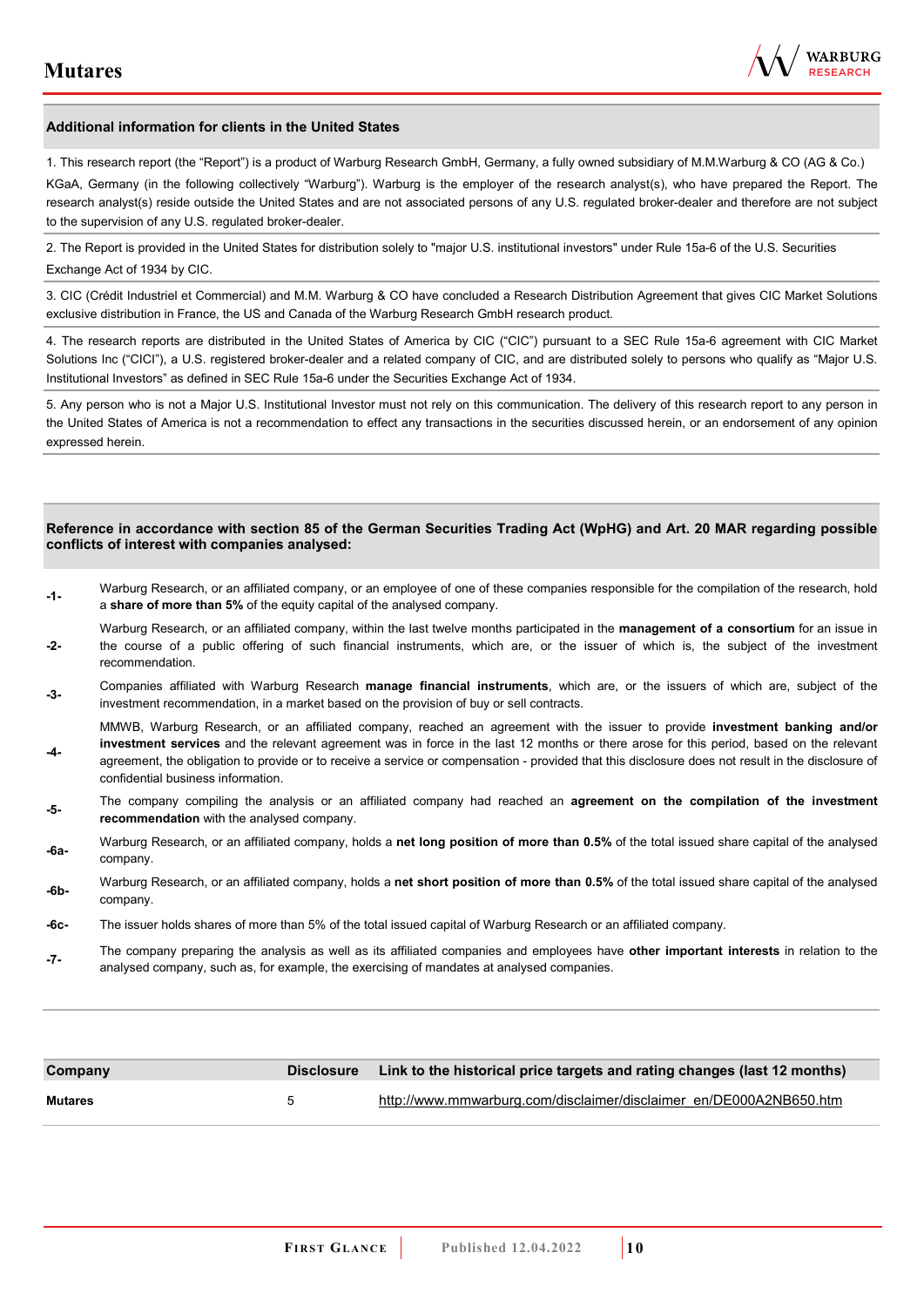

### **INVESTMENT RECOMMENDATION**

Investment recommendation: expected direction of the share price development of the financial instrument up to the given price target in the opinion of the analyst who covers this financial instrument.

| -B-             | Buy:                     | The price of the analysed financial instrument is expected to rise over the next 12 months.                  |
|-----------------|--------------------------|--------------------------------------------------------------------------------------------------------------|
| -H-             | Hold:                    | The price of the analysed financial instrument is expected to remain mostly flat over the next 12<br>months. |
| -S-             | Sell:                    | The price of the analysed financial instrument is expected to fall over the next 12 months.                  |
| $\frac{16}{16}$ | <b>Rating suspended:</b> | The available information currently does not permit an evaluation of the company.                            |

#### **WARBURG RESEARCH GMBH – ANALYSED RESEARCH UNIVERSE BY RATING**

| Rating           | <b>Number of stocks</b> | % of Universe  |
|------------------|-------------------------|----------------|
| Buy              | 170                     | 81             |
| Hold             | 35                      | 17             |
| Sell             | 4                       | $\overline{2}$ |
| Rating suspended | 2                       | 1              |
| <b>Total</b>     | 211                     | 100            |

## **WARBURG RESEARCH GMBH – ANALYSED RESEARCH UNIVERSE BY RATING …**

**… taking into account only those companies which were provided with major investment services in the last twelve months.** 

| Rating           | <b>Number of stocks</b> | % of Universe |
|------------------|-------------------------|---------------|
| Buy              | 52                      | 87            |
| Hold             | 5                       | 8             |
| Sell             |                         | 2             |
| Rating suspended | 2                       | 3             |
| Total            | 60                      | 100           |

## **PRICE AND RATING HISTORY MUTARES AS OF 12.04.2022**



Markings in the chart show rating changes by Warburg Research GmbH in the last 12 months. Every marking details the date and closing price on the day of the rating change.